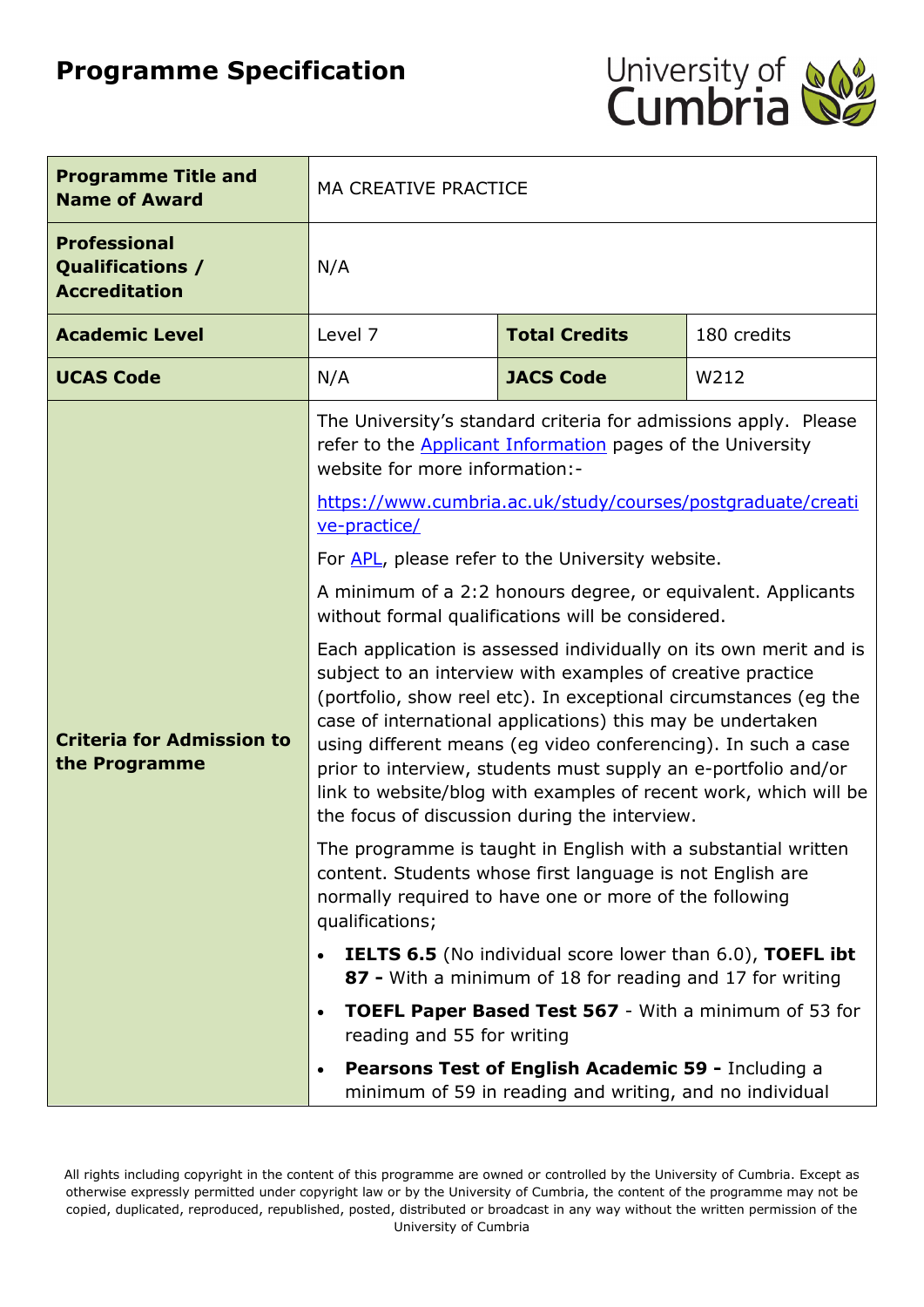|                                                                | score lower than 5                                                                                                                         |  |
|----------------------------------------------------------------|--------------------------------------------------------------------------------------------------------------------------------------------|--|
|                                                                | Advanced standing on the course will be considered in line with<br>the University's APL Regulations and Procedures.                        |  |
| <b>Teaching Institution</b>                                    | University of Cumbria                                                                                                                      |  |
| <b>Owning Department</b>                                       | Institute of the Arts (UCIA)                                                                                                               |  |
| <b>Programme delivered in</b><br>conjunction with              | N/A                                                                                                                                        |  |
| <b>Principal Mode of</b><br><b>Delivery</b>                    | Taught, Face-to-Face, Practice-Based, Independent Learning.                                                                                |  |
| <b>Pattern of Delivery</b>                                     | Full-time, Part-time                                                                                                                       |  |
| <b>Delivery Site(s)</b>                                        | <b>UCIA (Brampton Road Campus)</b>                                                                                                         |  |
| <b>Programme Length</b>                                        | 1 year FT, 2 years PT mode                                                                                                                 |  |
| <b>Higher Education</b><br><b>Achievement Report</b><br>(HEAR) | Upon successful completion of this programme, you may<br>receive a Diploma Supplement/Higher Education Achievement<br>Report (HEAR).       |  |
| <b>Exit Awards</b>                                             | MA Creative Practice (MA)<br>Postgraduate Diploma in Creative Practice (PG Dip)<br>Postgraduate Certificate in Creative Practice (PG Cert) |  |

## **Programme Features**

#### *Course Summary*

The MA Creative Practice (MACP) is a best-practice, forward-thinking masters' programme, which complements the existing MA provision within the University of Cumbria Institute of the Arts. The programme is designed to suit students progressing from undergraduate arts studies and mid-career professionals wishing to advance or diversify their creative practice. The MACP provides students with the practical, technical, theoretical and applied knowledge suited to flexible skills development needed within the dynamic and liminal cultural economy.

Reflecting the simultaneously fragmentary and convergent conditions of the contemporary creative industries, MA Creative Practice features a multidisciplinary Art, Media & Design field of interests and approaches, supported by a wealth of academic and technical expertise drawn from: *Digital Art & Games Design, Film & Television Production*, *Graphic Design*, *Illustration*, *Photography*, *Travel & Adventure Media*.

Characteristic of the convergence in creative practices typical of the 'cultural logic of late capitalism', the multidisciplinary ethos is a defining feature of the programme, allowing students to develop projects vertically and laterally across and between traditional subject boundaries. Practitioners may also opt to specialise chiefly in one area. Teaching on the MACP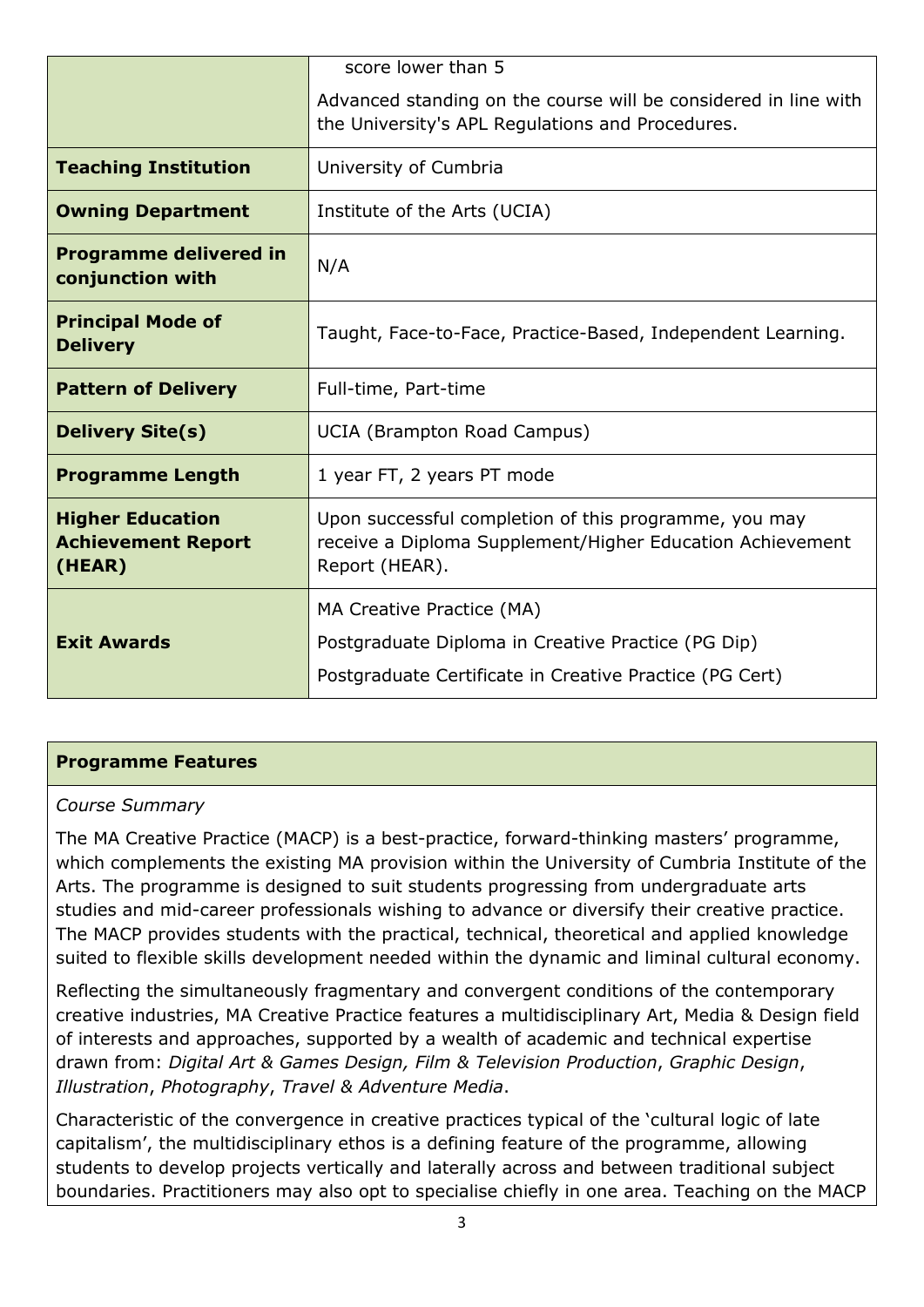programme is drawn from a diverse mix of Art, Media & Design practitioners and/or actively involved in research at a national or international stage. Hence, students encounter a range of approaches to creative practice and experience a broad spectrum of two-dimensional, three-dimensional and time-based, materials and processes. MACP students have full access to the Audio Visual technical team and industry standard facilities at the Brampton Road campus.

The full-time course is taught over one full calendar year (3 trimesters) and the part-time course over two years (six trimesters). The course starts in September for both modes of study with three distinctive phases leading to the following postgraduate exit awards:

**Postgraduate Certificate (60 credits)** serves as an introduction to postgraduate study focusing on practical and philosophical bases of creative media practice, alongside an appreciation of theoretical contexts and research methodologies: fostering exploratory approaches to projects and encouraging students to work across traditional boundaries.

UCIA7001 CRITICAL CONTEXTS, CRPR7001 MATERIALS & PROCESSES, plus CRPR7003 MEDIA NARRATIVES or CRPR7002 CREATIVE PRACTICE

**Postgraduate Diploma (120 credits)** strengthens and advances enquiry and innovation in respect to creative practice continuing to address practical and theoretical concerns, whilst at the same time fostering professional autonomy and entrepreneurship.

UCIA7001 CRITICAL CONTEXTS, CRPR7001 MATERIALS & PROCESSES, CRPR7002 CREATIVE PRACTICE, CRPR7003 MEDIA NARRATIVES, UCIA7002 MA PROJECT PROPOSAL & PROFESSIONAL DEVELOPMENT

**Masters (180 credits)** extends the development of professional practice in the form of a reasoned, substantial body of completed creative work accompanied by an analytical and reflective deconstruction of practice, framed within the context of current developments in creative practice.

UCIA7001 CRITICAL CONTEXTS, CRPR7001 MATERIALS & PROCESSES, CRPR7003 MEDIA NARRATIVES

CRPR7002 CREATIVE PRACTICE, UCIA7002 MA PROJECT PROPOSAL & PROFESSIONAL DEVELOPMENT, UCIA7003 MA PROJECT

## *Resources and Facilities*

The MA Creative Practice offers a unique arts campus experience, enhanced with the provision of a designated post-graduate base. Taught and practical elements take place at the Brampton Road site, which has a distinguished history as a centre of excellence for creative arts education, and successfully re-branded as the *University of Cumbria Institute of the Arts*  (UCIA). The Brampton Road campus is a vibrant arts environment which has an up to date arts library and industry standard studio facilities, including well-equipped Mac and PC computer studios carrying the latest design and multimedia software and high-specification hardware, digital video production and editing suites, motion capture technology and a television studio with a full lighting rig and multi-camera set-up. Students work and study in close proximity to others in the postgraduate community, affording opportunities for crossdiscipline exchange, collaboration and further media training. To facilitate and support MACP projects students have full access to the Audio Visual (AV) technical team.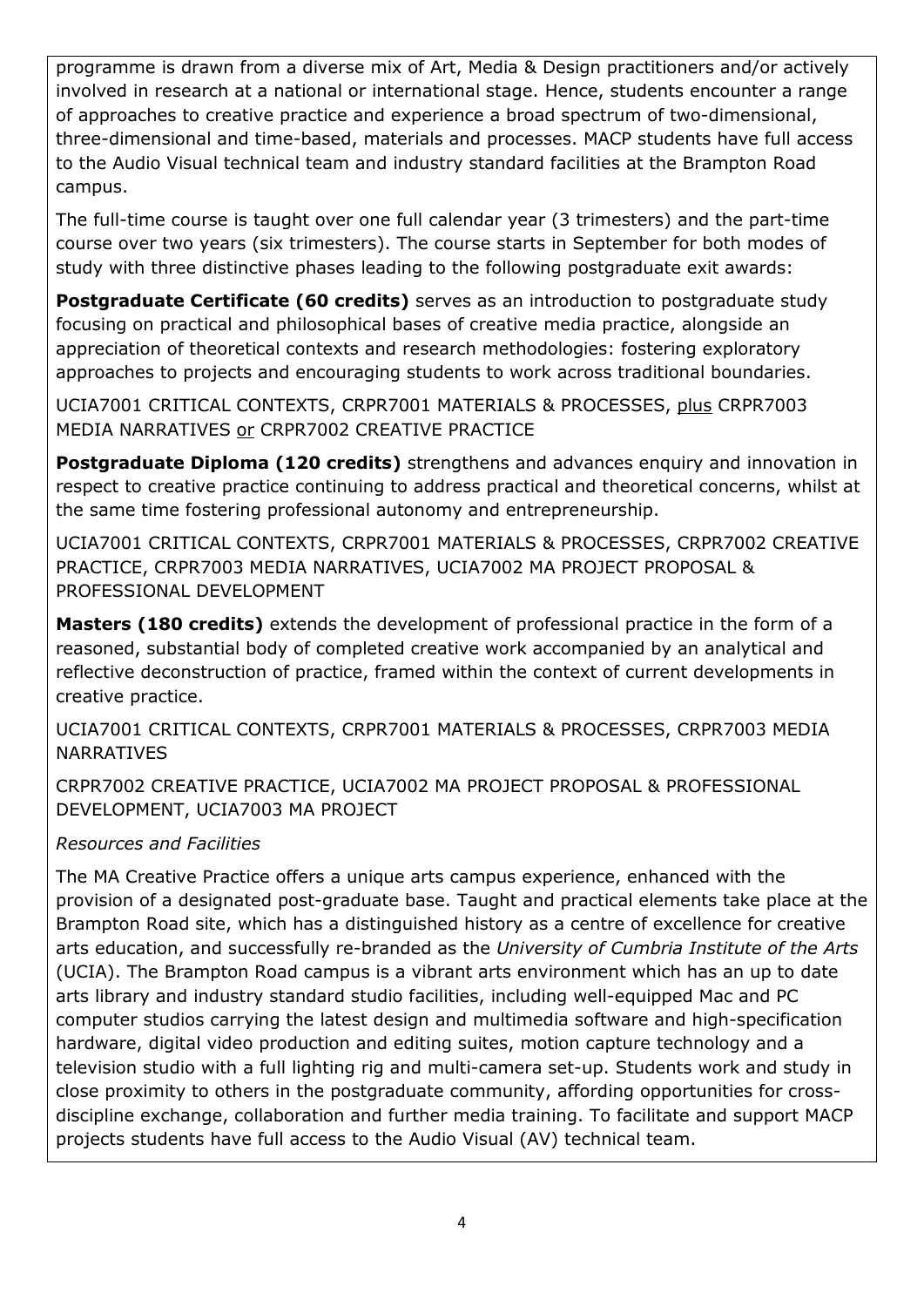### **Aims of the Programme**

The overall aims of the Programme are:

- 1. To enable students to focus on advancing a creative practice in which they have prior knowledge or experience through previous study or employment.
- 2. To encourage innovation, artistry and a lateral approach to creative practice; to empower students to develop knowledge of new disciplines and/or work across traditional subject boundaries.
- 3. To foster systematic investigative and research-based methodologies; to enable students to analyse, theorise, develop and communicate ideas and concepts at an advanced level.
- 4. To examine the interrelationship between theory and practice; to encourage students to contextualise their creative practice as a cultural, intellectual and professional activity.
- 5. To encourage personal drive, independent learning and entrepreneurship through planning and implementing tasks at a professional or equivalent level.
- 6. To provide a supportive environment for students to advance critical insights in respect to a professionally orientated creative practice and/or further academic study.

#### **Level Descriptors**

At Level 7 (Master's level), you will be able to demonstrate that you have the ability:

- To display a systematic understanding of knowledge, and a critical awareness of current problems and/or new insights, much of which is at, or informed by, the forefront of your academic discipline, field of study or area of professional practice.
- Employ advanced subject-specific and cognitive skills to enable decision-making in complex and unpredictable situations.
- Generate new ideas and support the achievement of desired outcomes
- Accept accountability for decision making including the use of supervision
- Analyse complex concepts and professional situations by means of synthesis of personal and work place reflection and data drawn from scholarship and research in the field.

#### **Programme Outcomes – Knowledge and Understanding**

The programme provides opportunities for students to develop and demonstrate the following:

**K1.** Systematic knowledge and critical awareness in the selection and deployment of research methodologies applicable to their creative practice.

**K2.** Advanced synthesis and review: cultivated powers of critical reasoning in respect to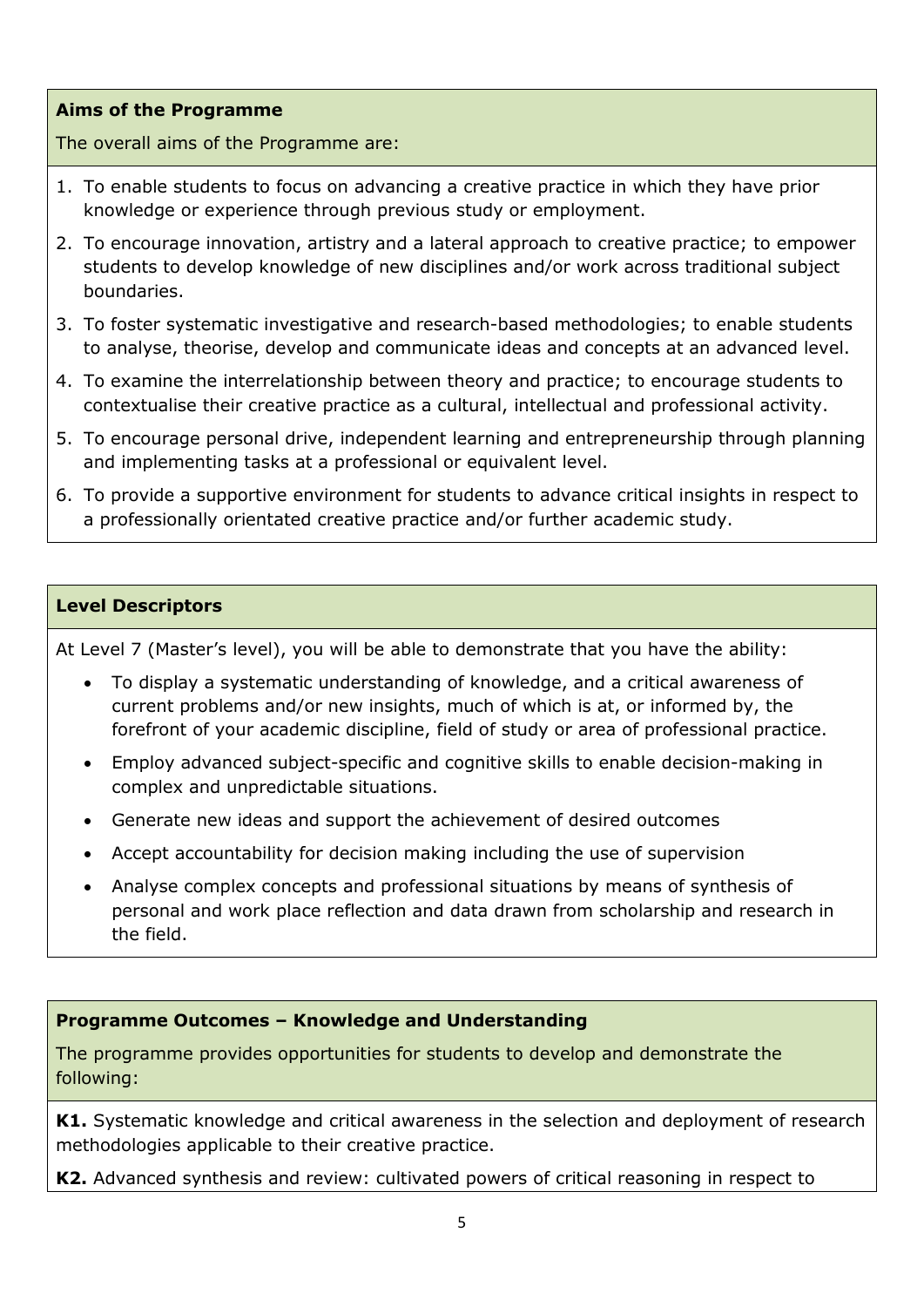analysis of cultural texts, visual and academic written communication and presentation.

**K3.** Contextual framing; knowledge and understanding of theoretical, cultural and ethical contexts in respect to their own and broader aspects of contemporary creative practice.

**K4.** Relational knowledge and underpinning: understanding the connection between theory and practice, with practice being guided by theoretical and/or philosophical considerations.

**K5**. Originality and versatility in the selection and mastery of materials and processes to elicit innovative responses to creative briefs.

**K6**. Advanced reflection and mediation on inherent strengths and weaknesses of practical and theoretical project work, identifying opportunities for further development.

**Programme Outcomes – Skills and other Attributes (including Employability Skills)**

The programme provides opportunities for students to develop and demonstrate the following:

**S1.** *Interpersonal skills*, including: emotional intelligence and integrity, drive and motivation, effective listening and communication, reliability, negotiation and collaboration.

**S2.** *Advanced communication skills*: to structure and articulate ideas and arguments clearly to an audience; understanding the requirements and needs (eg technical and non-technical) of different audiences; making effective use of body language and presentational style.

**S3.** *Advanced project planning and monitoring skills*, including; self-direction, preparing briefs, documentation, time management, decision making, co-ordination and resource management, contingencies response and lateral thinking.

**S4.** *High level digital skills and IT literacy*; technical dexterity, flexibility and efficiency to access relevant data and present information appropriately.

**S5.** *Professional standards of presentation*; organisation and design in regard to the dissemination, promotion, exhibition and/or publication of creative media materials.

**S6.** *Entrepreneurial skills*, which may include; a willingness to nurture and/or launch a new venture, an understanding of where to access support for enterprise, awareness of funding mechanisms and approaching outside bodies agencies.

**S7.** *Independent learning and/or strategic planning required for continued professional development* including, an awareness of; personal strengths and the competencies needed for current and future roles, the potential of changing technologies and processes.

# **External and Internal Reference Points**

The following Subject Benchmark Statements and other external and internal reference points have been used to inform the Programme Outcomes:

The following reference points were used in designing the course;

- QAA Masters Degree Characteristics 2010
- QAA Quality Code for Higher Education: Part A Setting and Maintaining Academic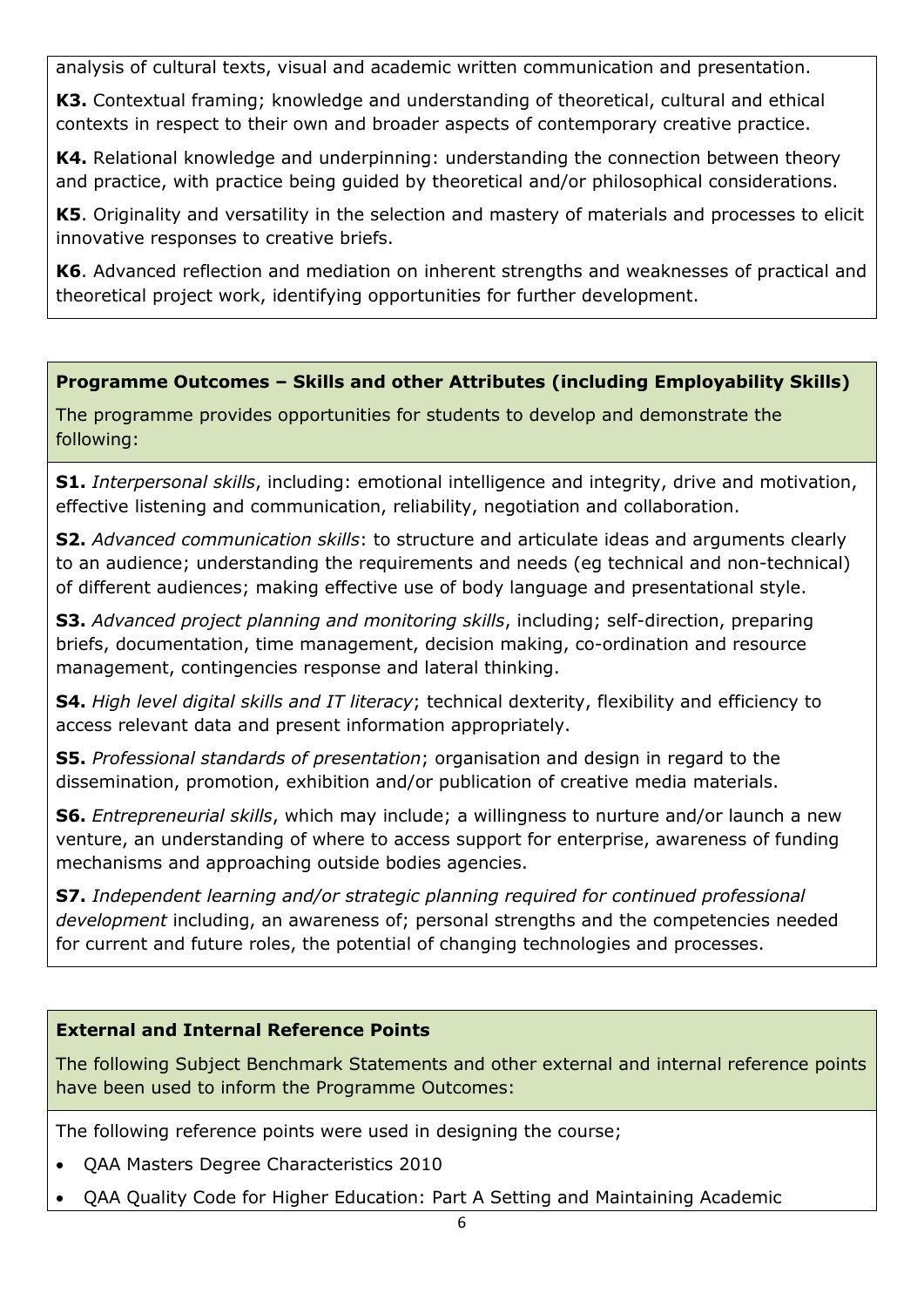Standards 2014

- QAA National Qualifications Framework
- Subject Benchmark Statement: Art & Design 2008
- Subject Benchmark Statement: Communication, Media, Film & Cultural Studies 2008
- Subject Benchmark statement: Architecture
- Subject Benchmark Statement: Master's degrees in computing 2011
- University of Cumbria: MA Contemporary Fine Art Programme Specification
- University of Cumbria: Academic Regulations
- University of Cumbria: Learning & Teaching Plan 2012 2017
- University of Cumbria Curriculum Review: Employability & Enterprise Skills
- University of Cumbria: Employability Plan 2012 2017

## **Teaching, Learning and Assessment Strategies employed to enable the Programme Outcomes to be Achieved and Demonstrated**

# *Teaching & Learning*

The MA Creative Practice provides a context and supportive environment in which students can appreciate the benefits of critical self-reflection and cultivate the practical and theoretical expertise needed to become reflective practitioners. The course pedagogy encourages multidisciplinary, lateral approaches to creative practice though a structured timetable of theoretical lectures, practical workshops, student-led, peer-to-peer seminars, visiting speakers, action based and experiential research, self-directed and tutorial based learning. The breadth of input from staff and the multiple mechanisms of engagement support are intended to optimise learning opportunities across all practical and theoretical activity.

Synthesis of theory and creative practice is integral to the course design; hence, cultural and visual discourse is a taught component throughout the core of the programme. Students are encouraged to engage fully in these processes, to develop self-awareness and embed skills, which will contribute to their professional progression and life-long learning. To encourage ongoing dialogue and review, students create, maintain and share a research blog throughout their time on the course.

The MA Creative Practice programme is designed in such a way that at each stage students take increasing responsibility for their own learning and professional development, leading to Masters Level which involves students carrying out a self-initiated major project, published or exhibited to a high professional standard, with an accompanying substantial critical appraisal.

A major strength of the MA programmes is its collaborative nature through inter-disciplinary teaching, bringing all of the subject areas together through the UCIA modules which run throughout all three trimesters. The UCIA modules provide common delivery of key critical and contextual studies while sharing the opportunity for seminar discussions and interdisciplinary approaches to both research and production culminating in a group final exhibition.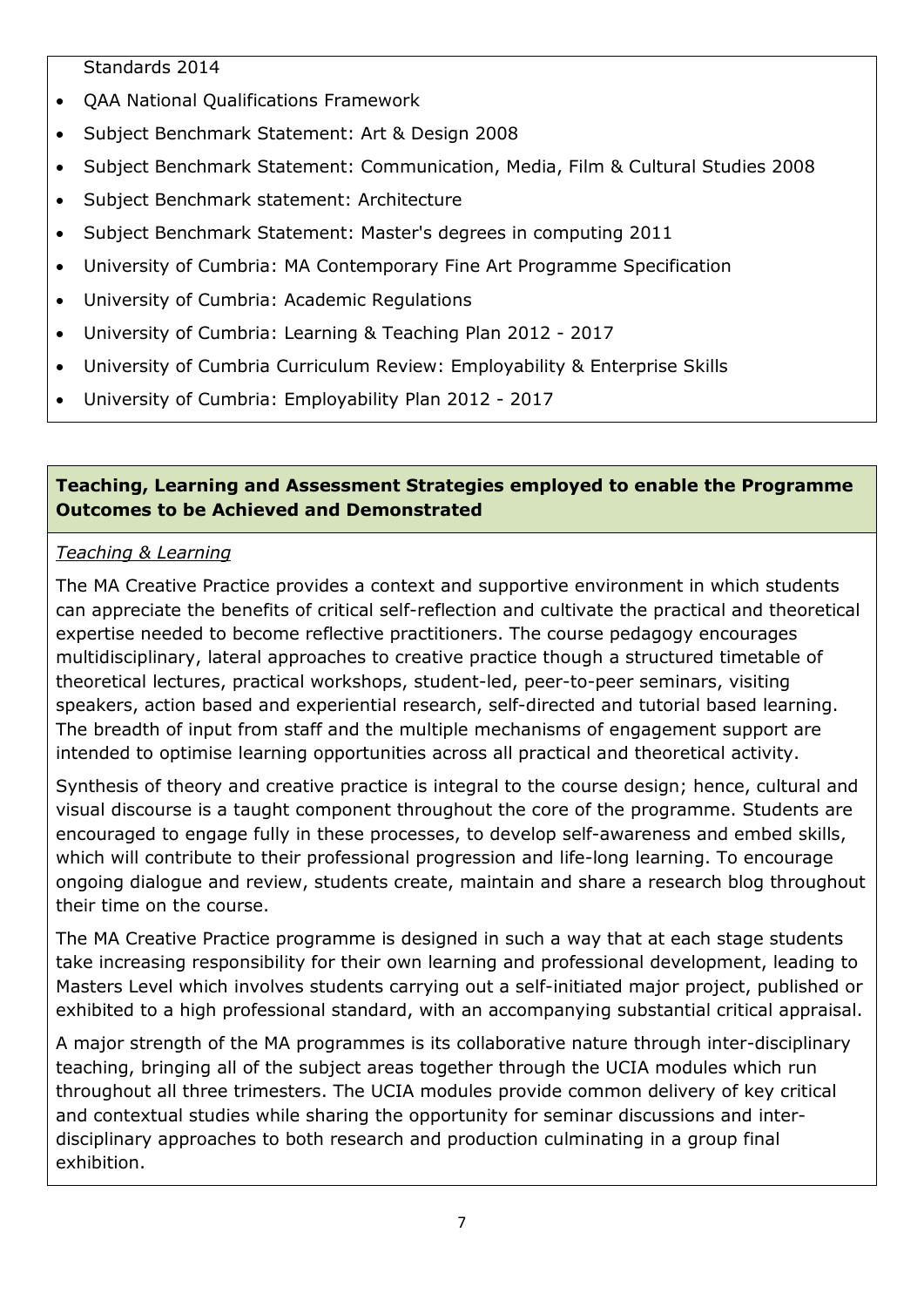#### *Assessment*

Assessment criteria are published within the module briefs and/or module guides and are closely linked to the specific aims and learning outcomes established at each course stage, traceable to the broader aims of the MA Creative Practice programme outlined in the specification document. In accordance with University of Cumbria academic regulations, at postgraduate level the module pass mark is set at 50%.

Assessment on the MA Creative Practice programme is comprised of both formative and summative methods.

*Formative assessment* is generally concerned with ongoing progress. The regular formative review of students' academic and project work, which is either in draft form or in the process of being completed is an important part of the learning process. This may be in the form of negotiated briefs, peer or self-critiques and tutor feedback (verbal and/or written). Formative assessment is used to:

i) encourage the development of subject specific intellectual and practical skills; to help students acquire the knowledge they need for summative assessment.

ii) encourage the development and practice of inter-personal skills such as working in teams, giving presentations, leading and contributing to seminars.

*Summative assessment* is chiefly concerned with evaluating performance, the quality and substance of work completed by the student, in line with the criteria for the programme of study, cross-referenced against individual module aims and learning outcomes. Opportunities for summative assessment may include; transferable and/or employability skills (embedded in assignments), formulation of creative briefs, theoretical essays, oral presentations, practical assignments and/or portfolio of discrete tasks, major project and final dissemination of major project. To ensure parity and academic rigour, assessment involves at least two members of staff. Detailed written feedback is provided for the student in response to all work presented. If requested by the student and/or where appropriate, staff will be available for further discussion at a post-assessment tutorial.

It is important to note that all assessment has a diagnostic dimension, which seeks to identify and explore the strengths and weaknesses in students' work with a view to facilitating further development. Within the programme structure, assessment as a formal evaluation is considered as an important learning tool, as much as it is a means to measure achievement.

# **Student Support**

Post graduate students get a comprehensive package of support at the University of Cumbria;

*Initial and ongoing induction*: Students are inducted during the first few weeks after enrolment in key resource areas for the MA Creative Practice programme: audio visual (AV), computer resource areas and access to the library published and on-line material. Staff aligned to particular modules (eg *CREA7010 Materials and Processes*) may conduct separate inductions in equipment/software use. Prior to joining the course, students undertake a survey of technical skills to identify areas of proficiency and future development, to reinforce and enhance existing skills and build in opportunities for bespoke or class based media training to facilitate development of cross-curricular projects.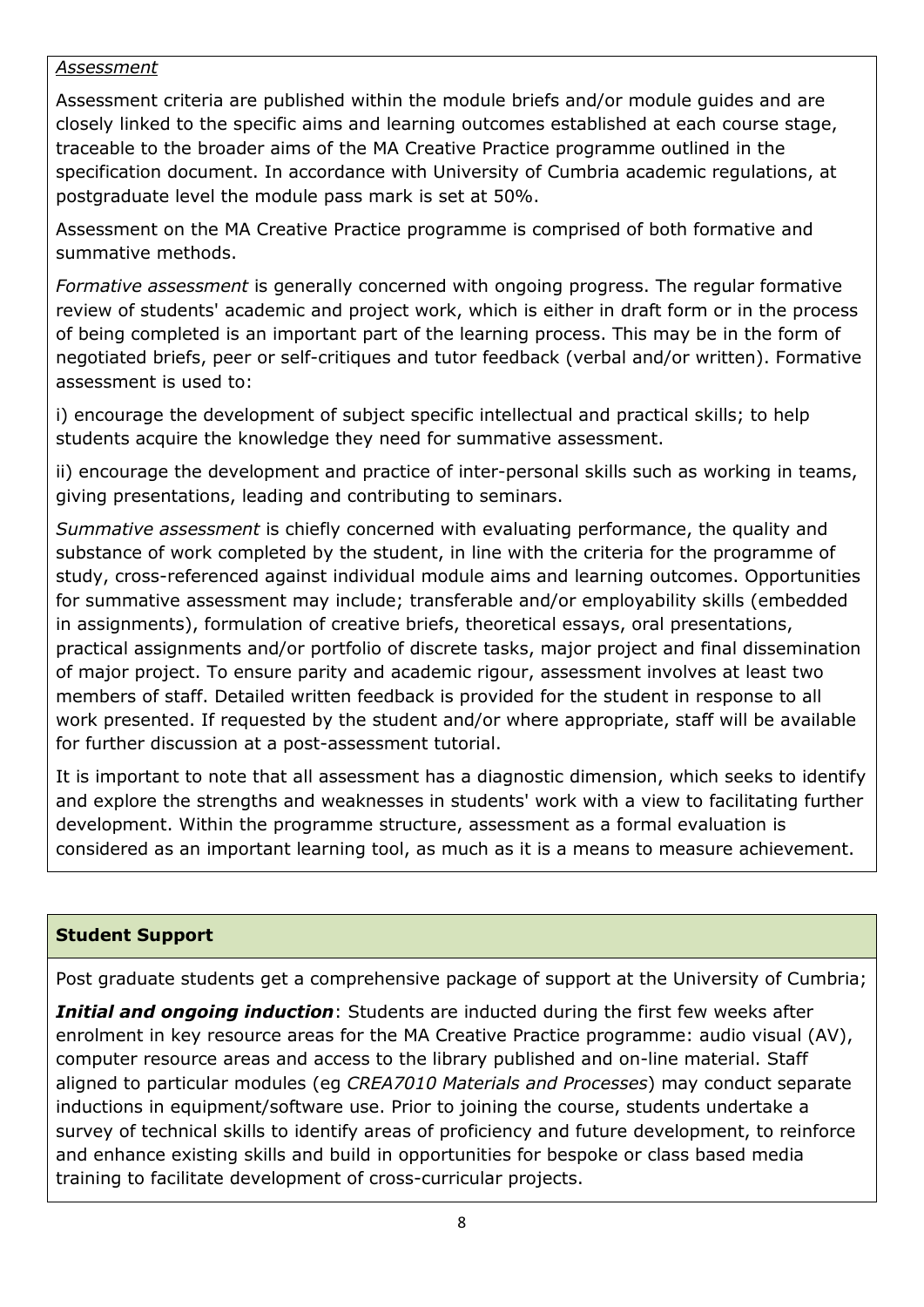Students have *Embedded Skills Interventions* from designated staff from *Library and*  **Student Services (LiSS)** as part of the induction experience and beyond. Typically this may involve workshop based activities exploring a range of practical, formal and methodological issues pertinent to research at post-graduate level 7. Students can also access individual support from LiSS via email guidance and by face-to-face advice throughout the student journey. Further LiSS learning and skills development workshops may be requested by tutors or directly by the student. These sessions focus on a range of skills; utilizing the library learning resources, academic skills, planning and monitoring of written assignments and introducing the requirements of academic research and writing at Masters level. This may be especially useful to *International Students* where English is not a first language *or* students who have been out of education for some time.

*Accessible Research Material*: module leaders will collaborate with LiSS advisers to ensure that programme reading lists are current and items are available via the library collections. In order to maximise availability and usefulness, ebooks and electronic journal titles will, in most cases, be prioritised. Students have full access to a wide range of great electronic content using the OneSearch system. Where appropriate, module bibliographies will be made available to students electronically using the university's online reading list system. Many of the key texts, detailed in module descriptors are available in an accessible e:book format.

Moreover LiSS offer a wide range of *Additional Support*, including; careers and employability, financial help, counselling, health and wellbeing and support for disabled students and those with specific learning requirements. Access university support and facilities easily and quickly via our [help is at hand](http://www.cumbria.ac.uk/StudentLife/Support/Helpisathand.aspx) search. The Skills@Cumbria service can help support the development of academic skills throughout the programme. The service is delivered by a team of professional Learning Enhancement Advisers within LiSS. It includes a suite of online self-help resources accessible 24/7 via the University's website and Blackboard site. It also provides group and individual advice and guidance accessible through and alongside the programme and by different means such as face to face, email or virtual.

**Personal Development Portfolio (PDP) & Research Blog:** as part of the meta-cognitive cycle students will be required to keep a digital PDP file, which collates information provided by teaching and auxiliary staff (tutorial records, timetables, readings, workshop information, on-line links etc) together in one place. Students on the MA Creative Practice are also asked to create and maintain a research blog throughout the duration of the course. The blog should be seen as an ongoing resource and a point of dialogue; a means of negotiating, articulating and disseminating creative practice.

**Personal Tutor (PT) System:** early on in the first trimester students will be allocated a Personal Tutor. This tutor will be involved in the delivery of the programme and will be responsible for support and guidance in respect to learning, development and/or pastoral matters. The PT should be the first port of call should a student have any concerns regarding the course or their ability to engage fully with the programme. If appropriate, the PT will liaise with university services for student support, eg: LiSS, counselling service and SaMIS. The PT will arrange tutorials at least three times in the course of the year but students can request a tutorial at any time should they need it.

*Module Tutorials*: In addition to the designated PT sessions outlined above each module on the MA Creative Practice programme has space assigned for ongoing diagnostic guidance and support (in respect to module assignments). Tutorials with relevant members of staff are available to students, arranged between the student and the tutor concerned at a time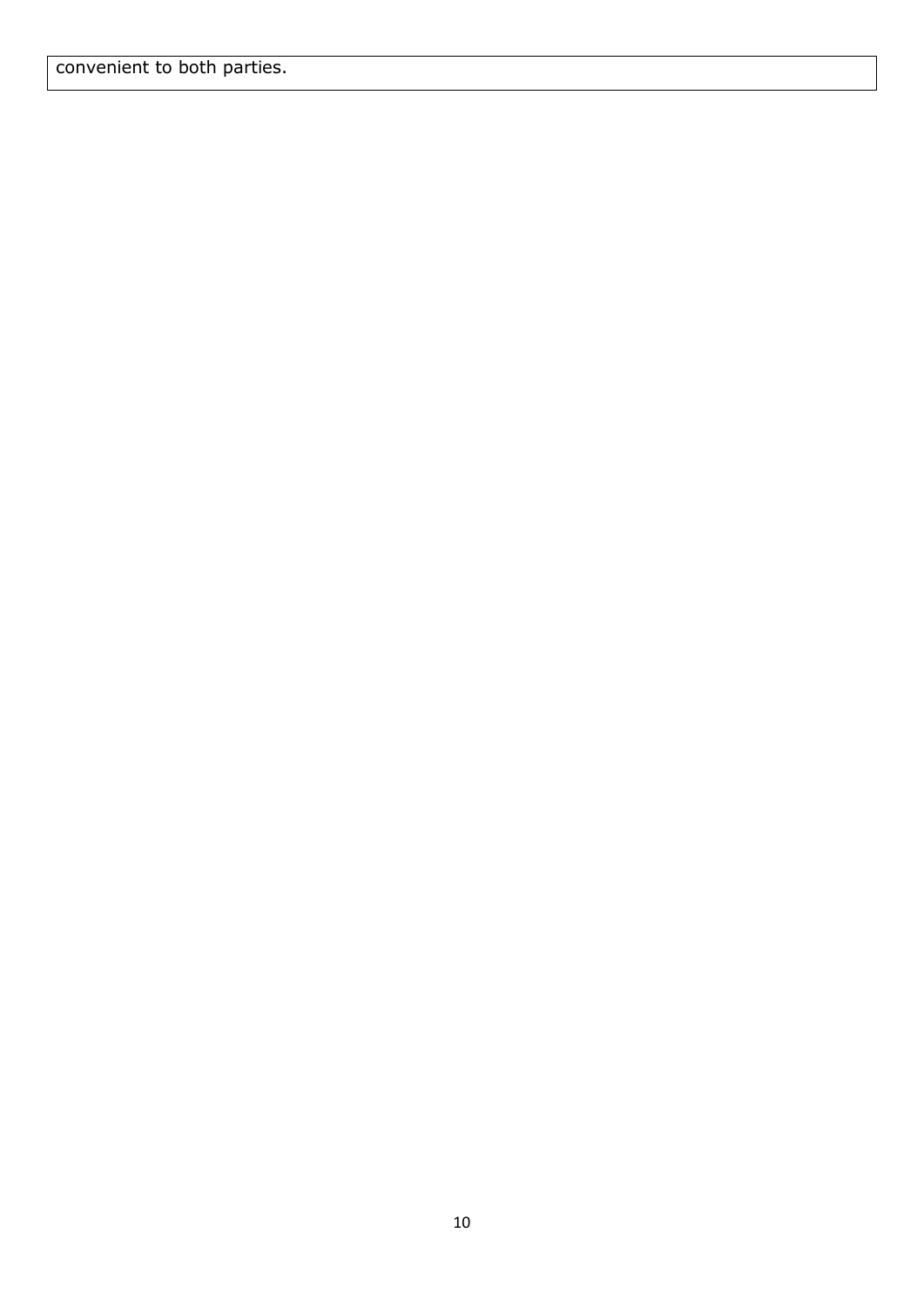<span id="page-9-3"></span><span id="page-9-2"></span><span id="page-9-1"></span><span id="page-9-0"></span>

| Programme Curriculum Map <sup>1</sup> |                    |                                                       |                |                            |                                                  |
|---------------------------------------|--------------------|-------------------------------------------------------|----------------|----------------------------|--------------------------------------------------|
| <b>Academic</b><br><b>Level</b>       | <b>Module Code</b> | Module Title <sup>2</sup>                             | <b>Credits</b> | Module Status <sup>3</sup> | <b>Map to Programme</b><br>Outcomes <sup>4</sup> |
| $\overline{7}$                        | <b>UCIA7001</b>    | <b>CRITICAL CONTEXTS</b>                              | 20             | Compulsory                 | K1, K2, K3, K4<br>S1, S2, S4                     |
| 7                                     | <b>CRPR7001</b>    | <b>MATERIALS &amp; PROCESSES</b>                      | 20             | Compulsory                 | K3, K4, K5,<br>S1, S3, S4, S5                    |
| 7                                     | <b>CRPR7002</b>    | <b>CREATIVE PRACTICE</b>                              | 20             | Compulsory                 | K4, K5, K6<br>S1, S2, S3, S4, S5                 |
| 7                                     | <b>CRPR7003</b>    | <b>MEDIA NARRATIVES</b>                               | 20             | Compulsory                 | K1, K2, K3, K4, K5, K6<br>S1, S3, S4, S5         |
| 7                                     | <b>UCIA7002</b>    | PROJECT PROPOSAL & PROFESSIONAL<br><b>DEVELOPMENT</b> | 40             | Compulsory                 | K1, K3, K4, K6<br>S1, S2, S3, S4, S6, S7         |
| 7                                     | <b>UCIA7003</b>    | <b>MA PROJECT</b>                                     | 60             | Compulsory                 | K1, K2, K3, K4, K5, K6                           |

 $\overline{\phantom{a}}$ 

 $1$  This programme operates in accordance with the University's Academic Regulations and Academic Procedures and Process.

<sup>&</sup>lt;sup>2</sup> Please refer to the relevant programme webpage on the University's website for summaries of the individual Module Aims.

<sup>&</sup>lt;sup>3</sup> Core Modules must be taken and must be successfully passed.

**Compulsory Modules** must be taken although it may possible to carry as a fail (if the award permits).

**Optional Modules** are a set of modules from which you will be required to choose to study. Once chosen, unless indicated otherwise in the table above, an optional module carries the same rules as a compulsory module (ie it may be possible to carry as a fail).

**Qualificatory Units.** These are non-credit bearing pass/fail components that are used to satisfy relevant professional, statutory or regulatory body professional requirements that are associated with the programme.

<sup>&</sup>lt;sup>4</sup> This column references the Programme Outcomes that will be achieved through successful completion of each module (i.e. through successful completion of the module's summative assessment)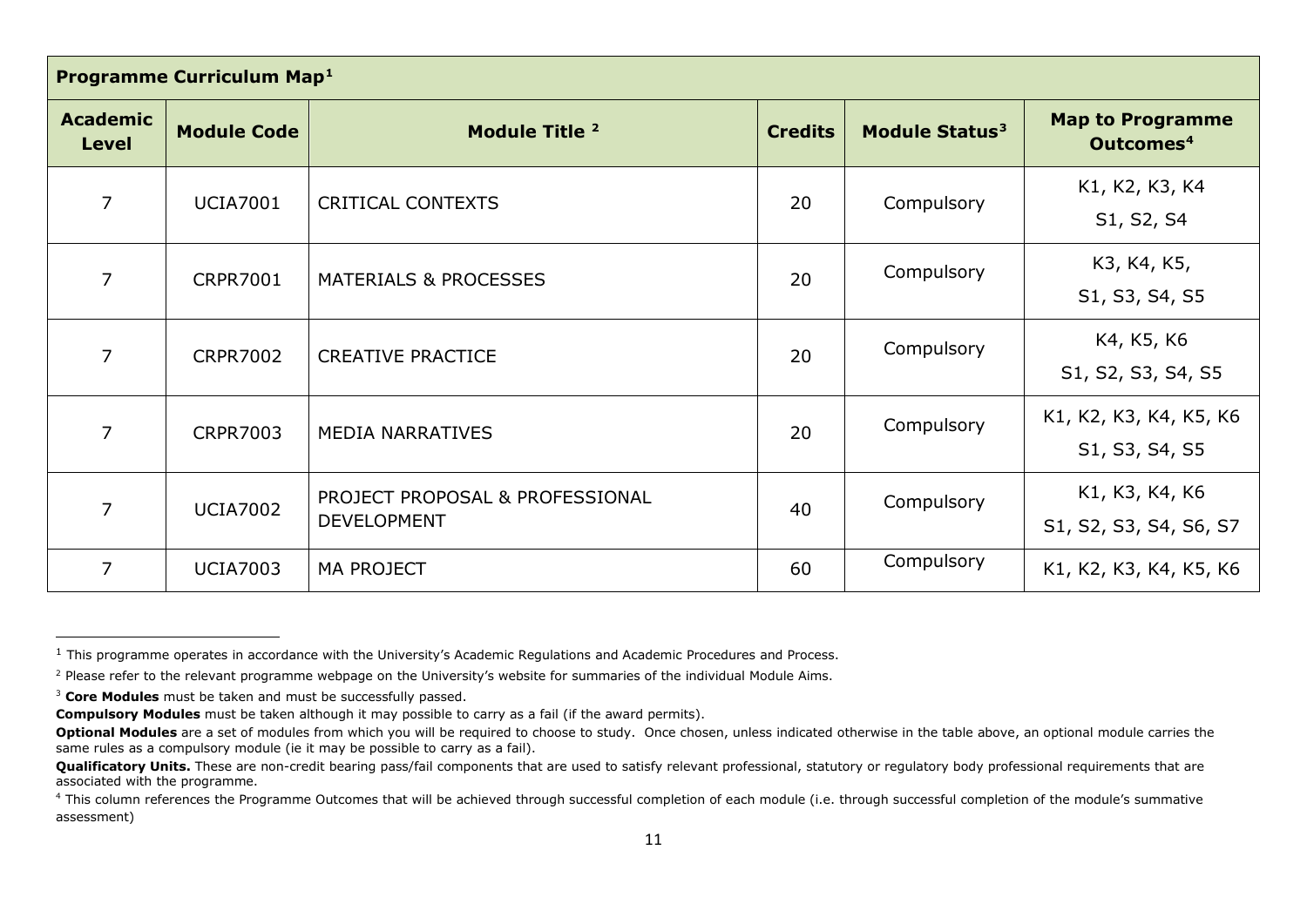| <b>Programme Curriculum Map1</b> |                    |                |                |                            |                                           |
|----------------------------------|--------------------|----------------|----------------|----------------------------|-------------------------------------------|
| <b>Academic</b><br><b>Level</b>  | <b>Module Code</b> | Module Title 2 | <b>Credits</b> | Module Status <sup>3</sup> | Map to Programme<br>Outcomes <sup>4</sup> |
|                                  |                    |                |                |                            | S3, S4, S5, S6, S6, S7                    |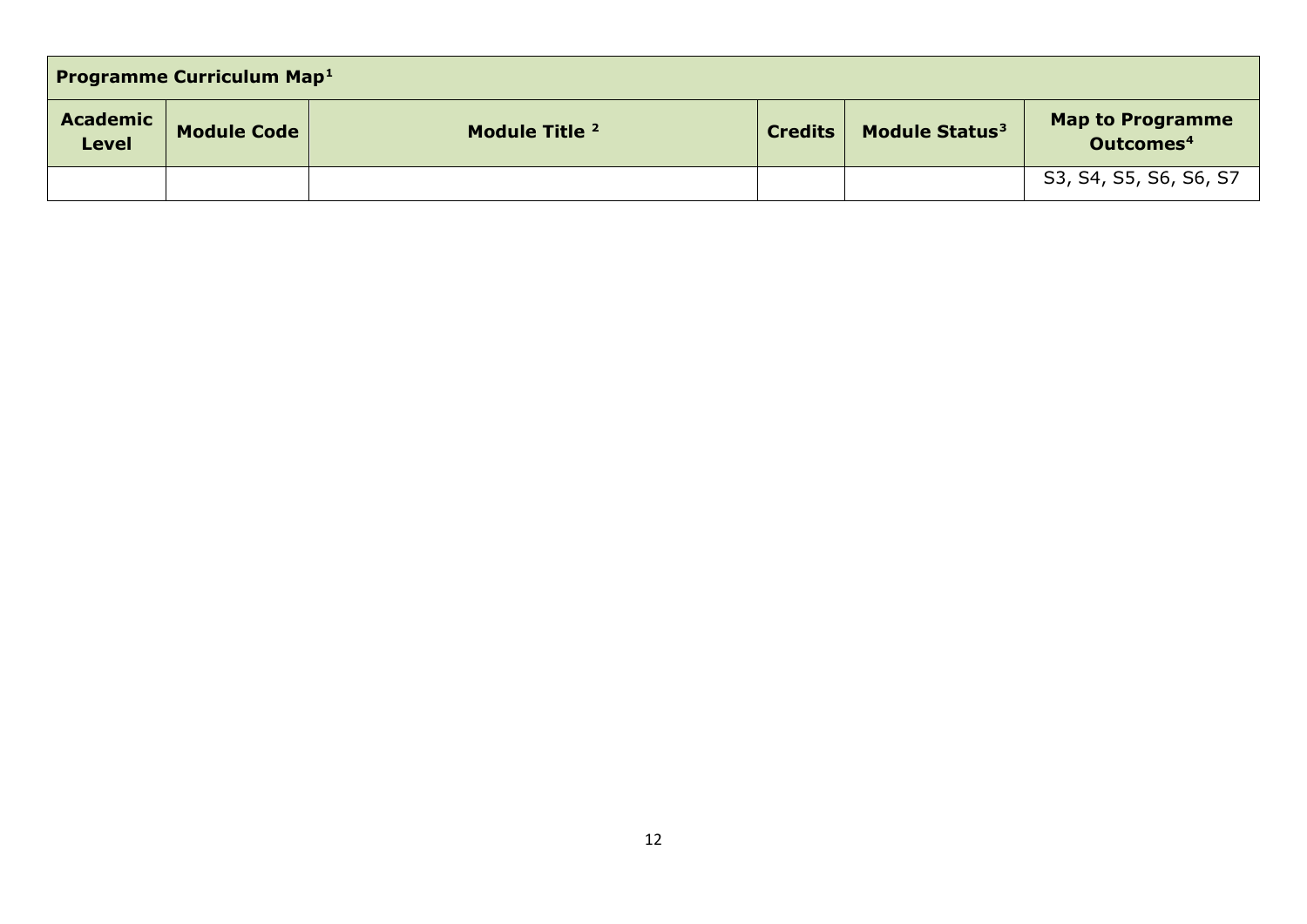| <b>Programme Delivery Structure (full-time)</b>                                         |                                                       |                         |                                                |                                         |  |
|-----------------------------------------------------------------------------------------|-------------------------------------------------------|-------------------------|------------------------------------------------|-----------------------------------------|--|
| <b>Module</b>                                                                           | <b>Module Title</b>                                   | <b>Delivery Pattern</b> | <b>Method(s) of Assessment</b>                 | <b>Approximate</b><br><b>Assessment</b> |  |
| Code                                                                                    |                                                       | <b>Trimester</b>        |                                                | <b>Deadline (FT)</b>                    |  |
| <b>UCIA7001</b>                                                                         | <b>CRITICAL CONTEXTS</b>                              | Trimester 1 (Sept-Dec)  | Written assignment (60%)<br>Portfolio (40%)    | End of trimester 1                      |  |
| <b>CRPR7001</b>                                                                         | <b>MATERIALS &amp; PROCESSES</b>                      | Trimester 1 (Sept-Dec)  | Portfolio (50%)<br>Project work (50%)          | End of trimester 1                      |  |
| <b>CRPR7003</b>                                                                         | <b>MEDIA NARRATIVES</b>                               | Trimester 1 (Sept-Dec)  | Project work (70%)<br>Written assignment (30%) | End of trimester 1                      |  |
| Students exiting at this point with 60 credits would receive a Postgraduate Certificate |                                                       |                         |                                                |                                         |  |
| <b>CRPR7002</b>                                                                         | <b>CREATIVE PRACTICE</b>                              | Trimester 2 (Jan-Apr)   | Project work (80%)<br>Presentation (20%)       | End of trimester 2                      |  |
| <b>UCIA7002</b>                                                                         | PROJECT PROPOSAL & PROFESSIONAL<br><b>DEVELOPMENT</b> | Trimester 2 (Jan-Apr)   | Proposal (35%)<br>Written assignment (65%)     | End of trimester 2                      |  |
| Students exiting at this point with 120 credits would receive a Postgraduate Diploma    |                                                       |                         |                                                |                                         |  |
| <b>UCIA7003</b>                                                                         | <b>MA PROJECT</b>                                     | Trimester 3 (May-Aug)   | Project work (75%)<br>Appraisal (25%)          | End of trimester 3                      |  |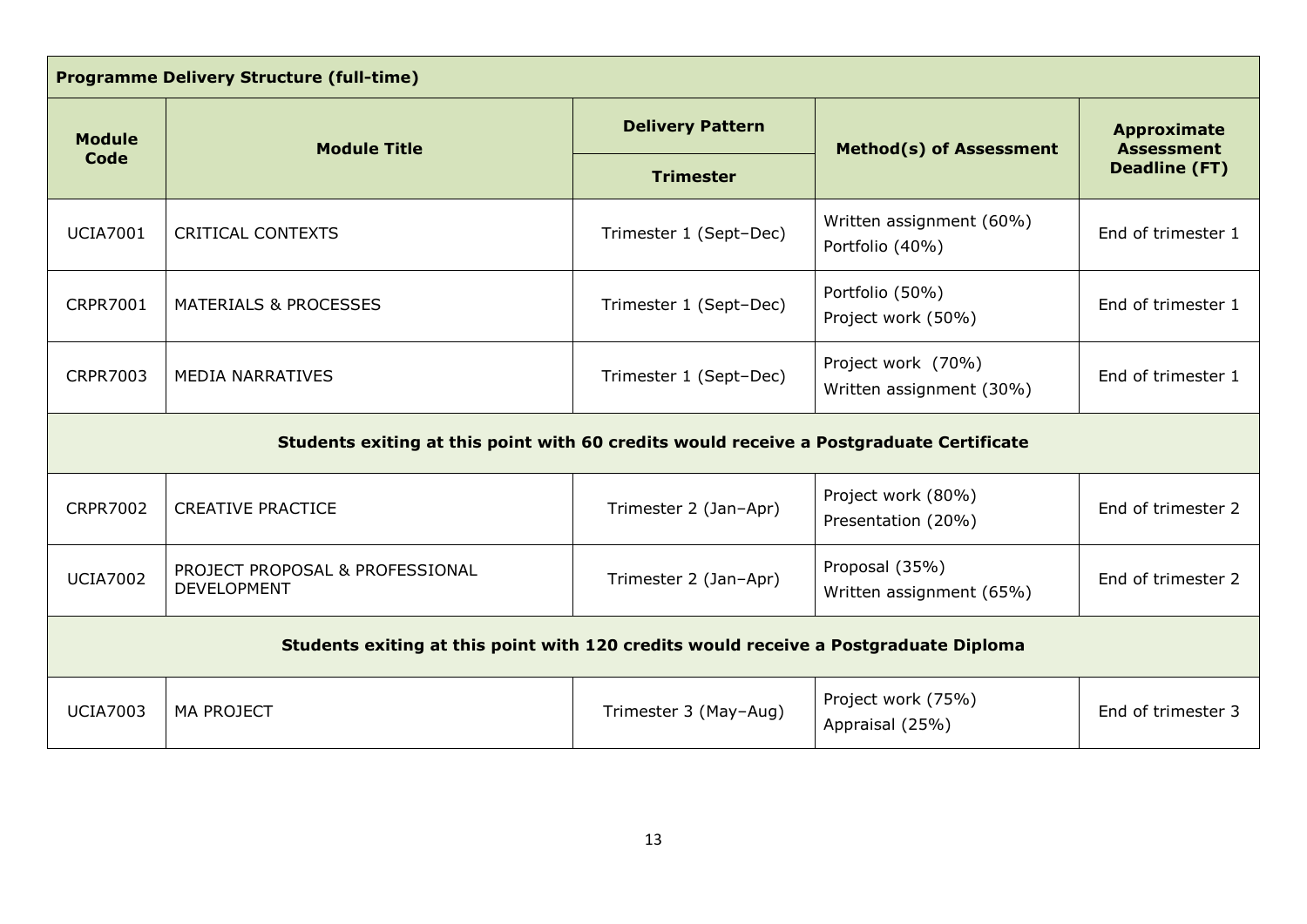| <b>Programme Delivery Structure (part-time)</b>                                         |                                                       |                         |                                                |                                                                 |
|-----------------------------------------------------------------------------------------|-------------------------------------------------------|-------------------------|------------------------------------------------|-----------------------------------------------------------------|
| <b>Module</b>                                                                           | <b>Module Title</b>                                   | <b>Delivery Pattern</b> |                                                | <b>Approximate</b><br><b>Assessment</b><br><b>Deadline (FT)</b> |
| <b>Code</b>                                                                             |                                                       | <b>Trimester</b>        | <b>Method(s) of Assessment</b>                 |                                                                 |
| <b>UCIA7001</b>                                                                         | <b>CRITICAL CONTEXTS</b>                              | Trimester 1 (Sept-Dec)  | Written assignment (60%)<br>Portfolio (40%)    | End of trimester 1                                              |
| <b>CRPR7001</b>                                                                         | <b>MATERIALS &amp; PROCESSES</b>                      | Trimester 1 (Sept-Dec)  | Portfolio (50%)<br>Project work (50%)          | End of trimester 1                                              |
| <b>CRPR7002</b>                                                                         | <b>CREATIVE PRACTICE</b>                              | Trimester 2 (Jan-Apr)   | Project work (80%)<br>Presentation (20%)       | End of trimester 2                                              |
| Students exiting at this point with 60 credits would receive a Postgraduate Certificate |                                                       |                         |                                                |                                                                 |
| <b>CRPR7003</b>                                                                         | <b>MEDIA NARRATIVES</b>                               | Trimester 4 (Sept-Dec)  | Project work (70%)<br>Written assignment (30%) | End of trimester 4                                              |
| <b>UCIA7002</b>                                                                         | PROJECT PROPOSAL & PROFESSIONAL<br><b>DEVELOPMENT</b> | Trimester 5 (Jan-Apr)   | Proposal (35%)<br>Written assignment (65%)     | End of trimester 5                                              |
| Students exiting at this point with 120 credits would receive a Postgraduate Diploma    |                                                       |                         |                                                |                                                                 |
| <b>UCIA7003</b>                                                                         | <b>MA PROJECT</b>                                     | Trimester 6 (May-Aug)   | Project work (75%)<br>Appraisal (25%)          | End of trimester 6                                              |